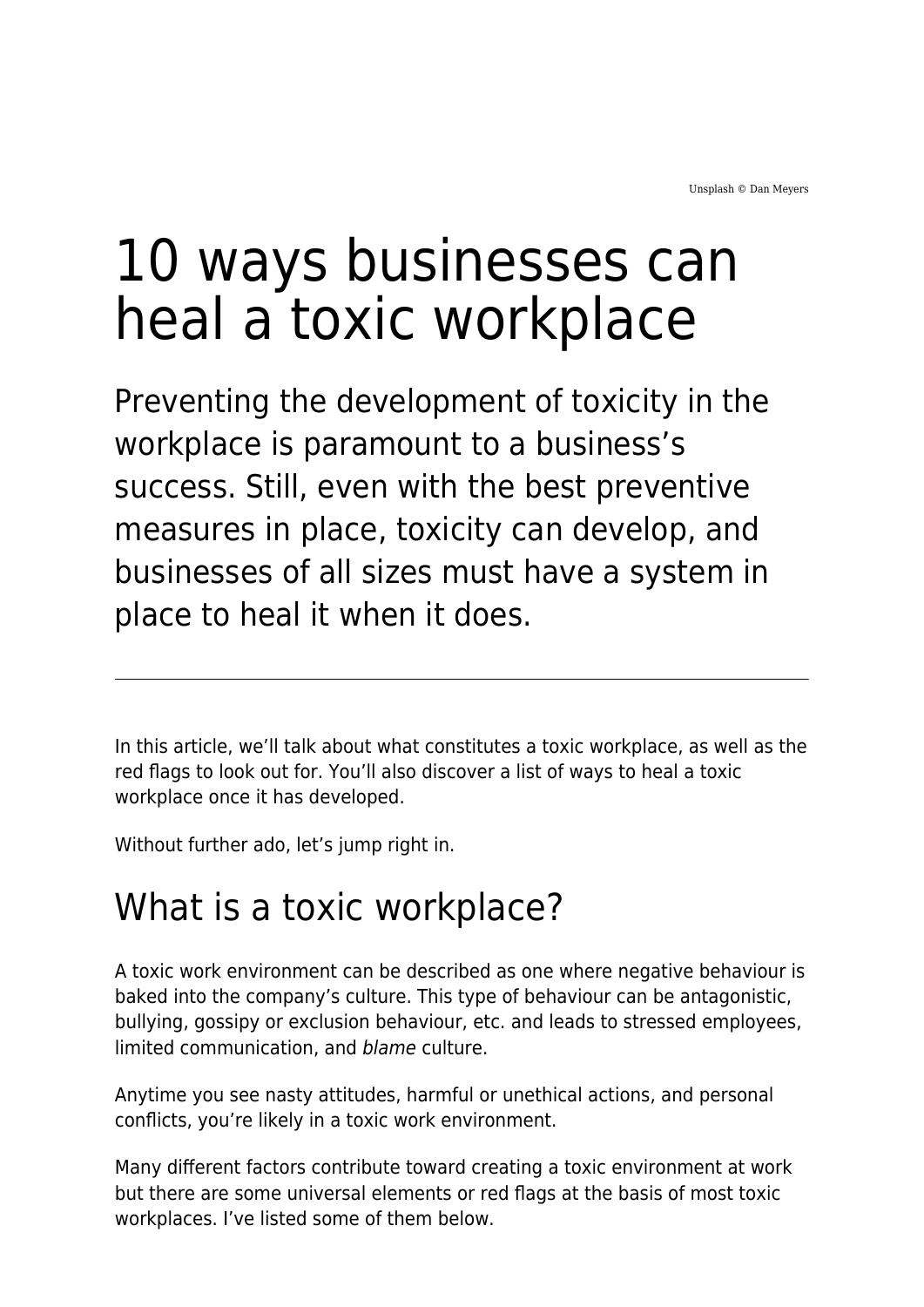# Signs of a toxic workplace:

High employee turnover

Unproductive, demoralised employees

Regularly slipped deadlines

Poor [spend management](https://www.fylehq.com/blog/spend-management) practises that lead to high rates of expense fraud

An active rumor mill

Employees who openly complain about the company

People having meetings after the meeting

Poor communication where different employees receive different messages

Fear-based leadership

Lots of instances of absenteeism or employees calling in sick

Wage gaps, favoritism, or discriminatory policies

Now that you know the different ways to recognise a toxic workplace, let's take a look at the steps you can take to fix it.

#### How to heal a toxic workplace

Whenever toxic culture develops it is still possible to rebuild trust. All it takes is the right strategy and consistent focus, and you'll soon be able to gain traction in your efforts to be and do better.

In as much as there are various causes for toxic work environments, there is also a wide range of solutions leaders can implement to heal such situations.

One way is to baseline behaviours that will help you get the most impactful results with as little associated effort as possible (in other words, get your 80 for the 20). This is necessary in order to unwind whatever created the toxic workplace, to begin with, and reduce the likelihood of that type of situation developing again in the future.

Listed below are 10 things you should focus on to change toxic company culture.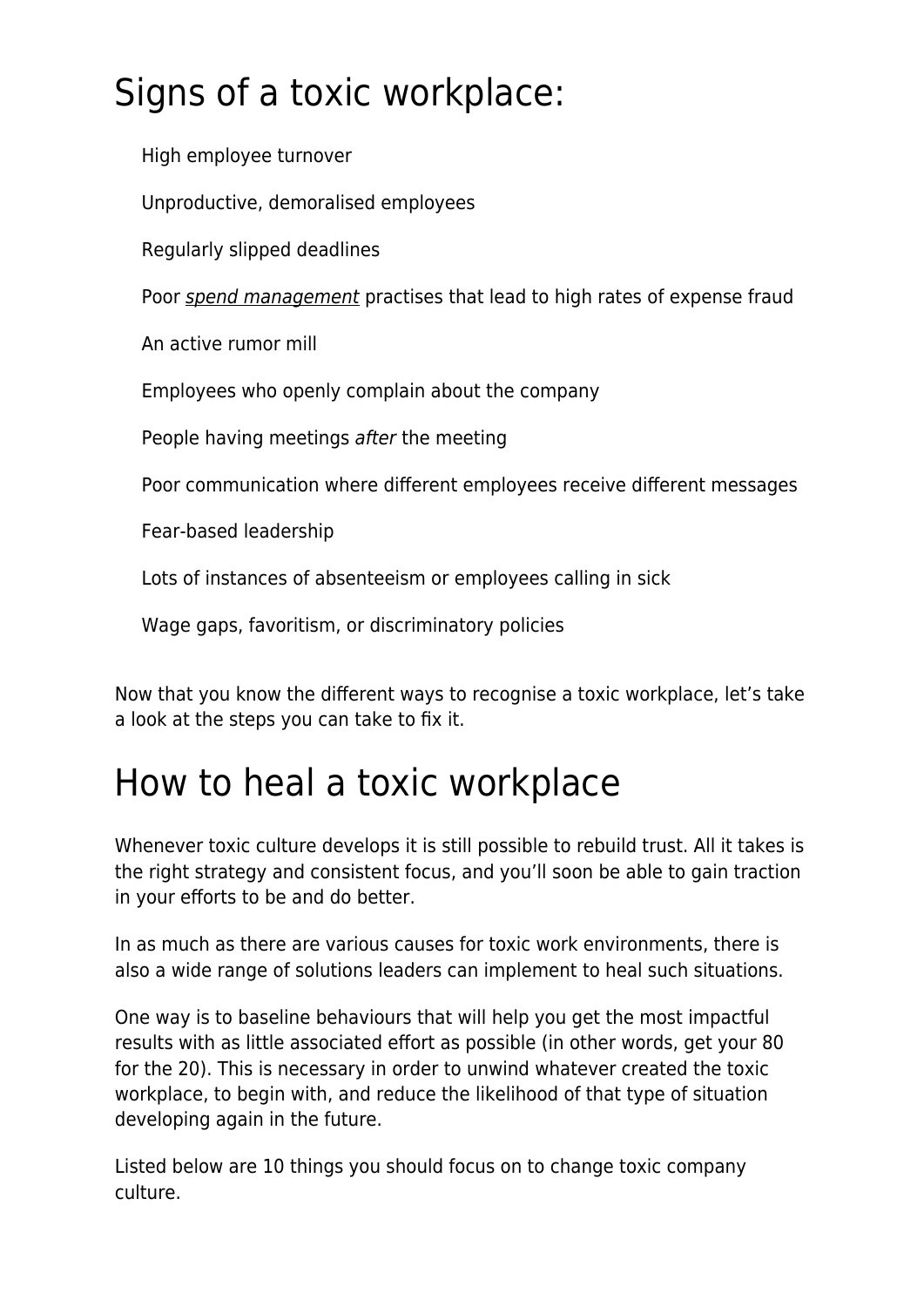# Use mediation to resolve conflicts

Non-intervention to correct issues that come up in the workplace can be just as detrimental to your business as the problem itself. But, rather than try to sort it out yourself, you can use mediation, instead.

Compared to more formal methods, mediation is a more effective approach to resolving any conflict in the workplace. The mediation process involves using a neutral third party to assist those concerned in reaching a mutually beneficial (and voluntary) resolution.

This is a productive way to get to the root of an issue and when parties share information, it can lead to a better understanding of the problems affecting the workplace. When used to deal with conflicts promptly, mediation can also be a great way for you to build trust between you and your employees, as well as [improve team relationships](https://www.maddyness.com/uk/2022/01/17/four-simple-ways-to-boost-your-teams-wellbeing-this-blue-monday/).

[Source](https://das.ohio.gov/http-dasohiogov-Divisions-HumanResources-BenefitsAdministration-EmployeeWorkplaceMediationProgramaspx)

Mediation comes with a range of additional benefits, such as:

You can design your own solution

You get a greater degree of party control

Mediation helps to preserve relationships

The process offers mutually satisfactory results

Mediation is also a foundation for future problem-solving

Often it's advised to do mediation in person, but conflict and toxicity can develop between members of remote or hybrid teams. Additionally, it may be safer and easier to perform mediation without face-to-face contact.

For these reason, you might *[consider using website builders](https://onehourprofessor.com/best-website-builders/)* that integrate easily with video sharing and screen sharing software such as that offered by [Movavi](https://www.movavi.com/), email, and other tools your business uses to facilitate communication between team members. This way they can log-on to a safe workplace portal and easily connect to others in a safe and healthy way.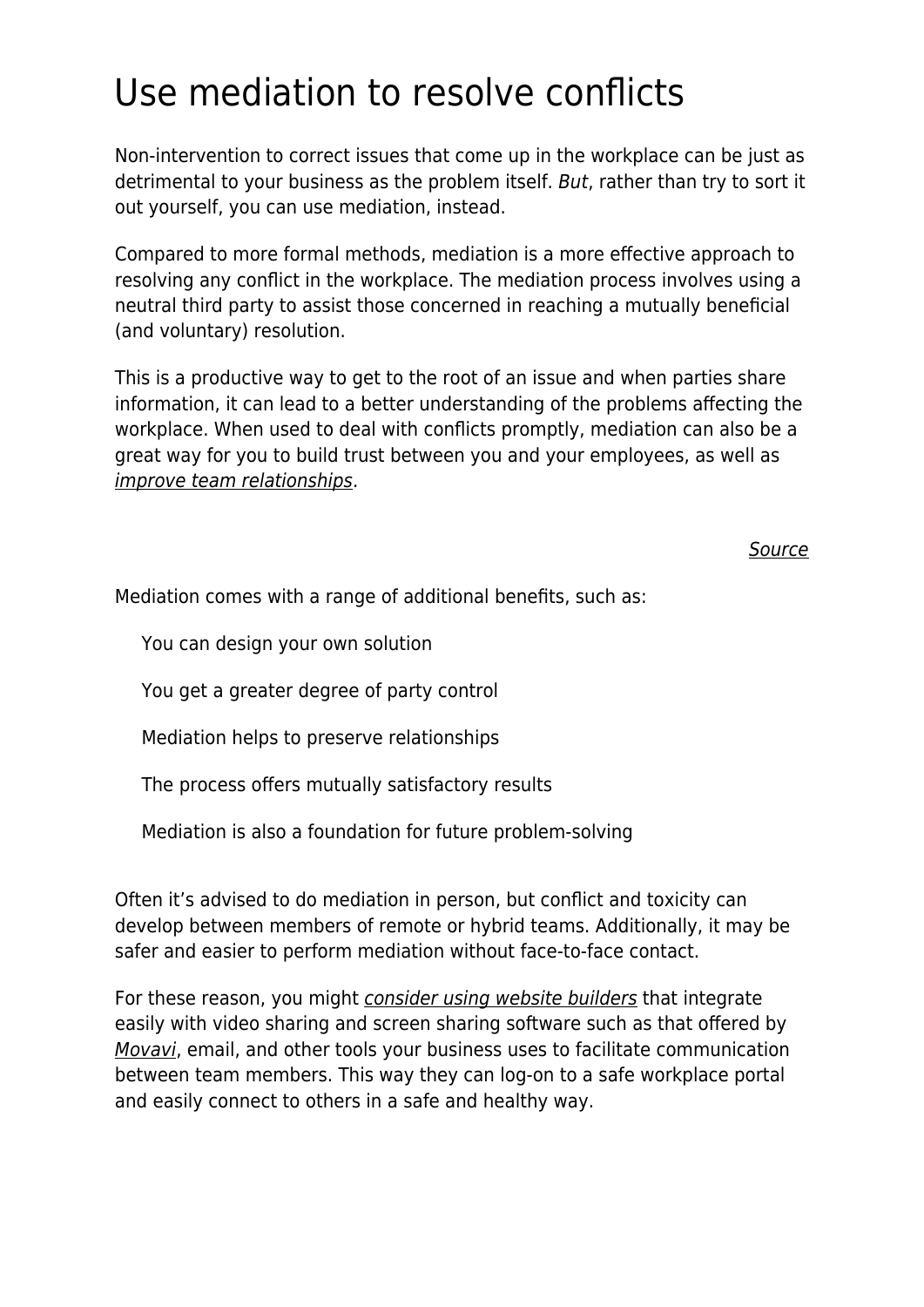# Set methods of discipline

The next step in dealing with a toxic workplace is to put methods of discipline in place (e.g. probationary periods) for employees displaying recurring toxicity.

But first, you must make sure that everyone accepts accountability. This starts with executive leaders who should hold themselves fully accountable for whatever state the company culture and employee experience are currently in.

Beyond that, you also need to set methods of discipline to discourage recurring toxicity. These methods will differ depending on your particular company rules, but the important thing is to ensure that these discipline measures are adhered to consistently.

## Create new guidelines

Once you've created a system for instilling discipline in toxic offenders, it's a good idea to create new guidelines so every employee knows which type of behaviour is acceptable and which isn't.

It isn't enough to simply promise employees that toxic behaviour won't be tolerated – you also need to have it in writing.

You can revise your company guidelines, bylaws, employee manuals, and any other documentation that defines and specifies what constitutes a toxic work environment.

Also, you need to list all the steps for rectifying bad behaviour in the workplace. You might even set anti-harassment and anti-bullying policies and share this document with all employees so everyone is familiar with best practices for creating a healthy work environment for all.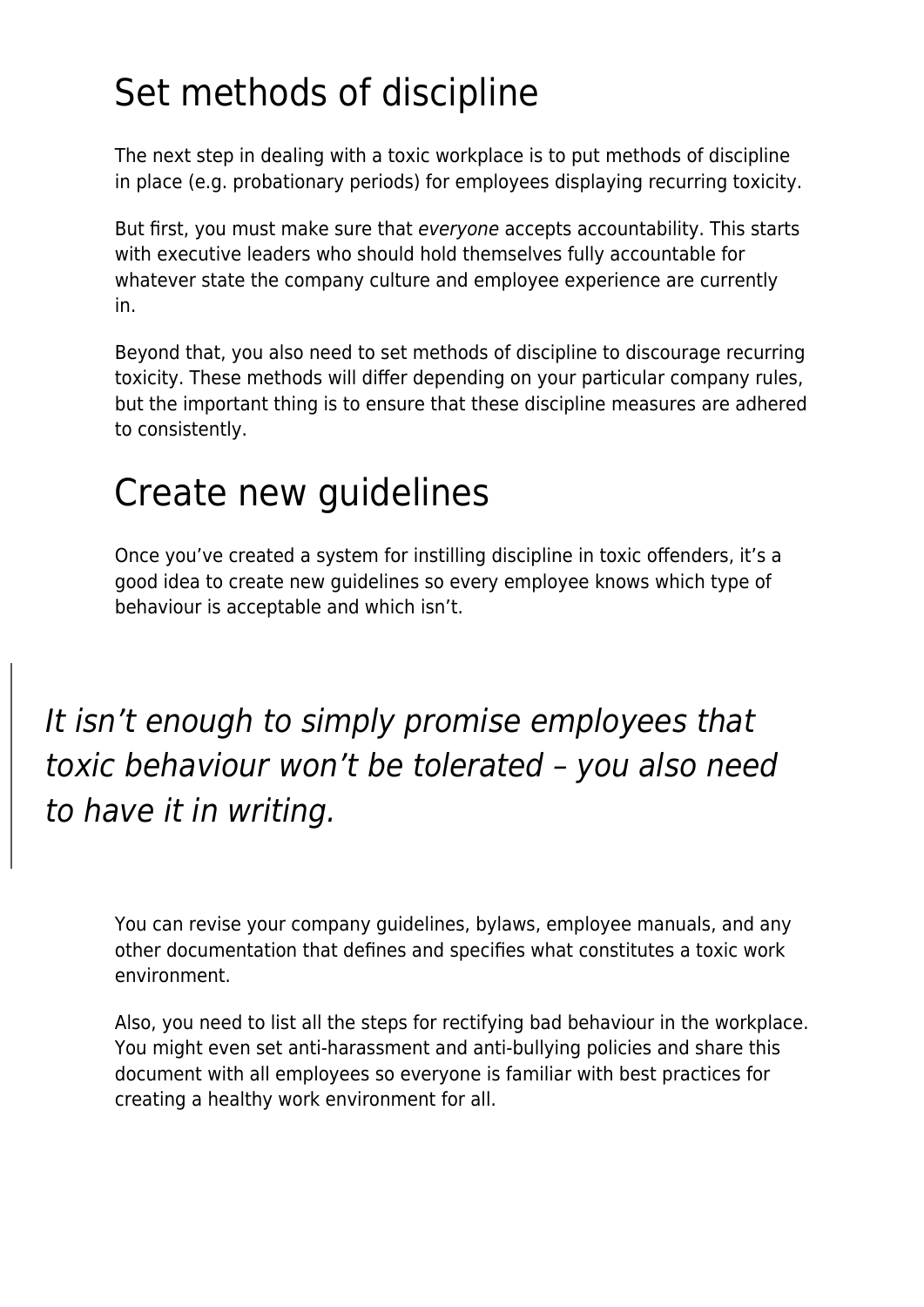## Maintain an open office

Another way to address toxic workplaces is to maintain an open office to allow employees to address any toxicity they observe.

Once you have your policies and checks and balances to help prevent toxic behaviour in your business, it's time to focus on making it as easy as possible for your employees to bring any issues to your attention.

This will allow you to be able to deal with potential problems before they become huge issues that negatively impact your bottom line.

Oftentimes, you'll find employees having meetings after the meeting where they spend a great deal of time and energy complaining and commiserating. This is not an environment that facilitates healing, and one way you can avoid it is by implementing the following tips:

Openly share information as opposed to hoarding it as a way to maintain power.

Also, keep an open mind and encourage employees to share their opinion. You can use [email apps](https://www.guru99.com/best-email-apps-windows-10.html) to automate this process.

If you want this strategy to work effectively, it means you also have to be transparent, honest, and vulnerable in your *[interoffice communication](https://www.brosix.com/blog/office-communication/)*.

By setting such an example, you make it more likely that employees will feel comfortable speaking up rather than keeping things bottled inside which contributes to growing toxicity in the workplace.

#### Address under performers immediately

Under performers are yet another cause of toxicity in the workplace and an impactful way to detox a corrosive workplace is to ensure that you address the under performers the instant you become aware of them.

Don't allow cancers to linger any longer than they have to. If you do, your high performers will become frustrated by watching the problem employees get away with clogging up the workplace, which will likely lead to a drop in your high achievers' own motivation, performance, and productivity.

In order to avoid this,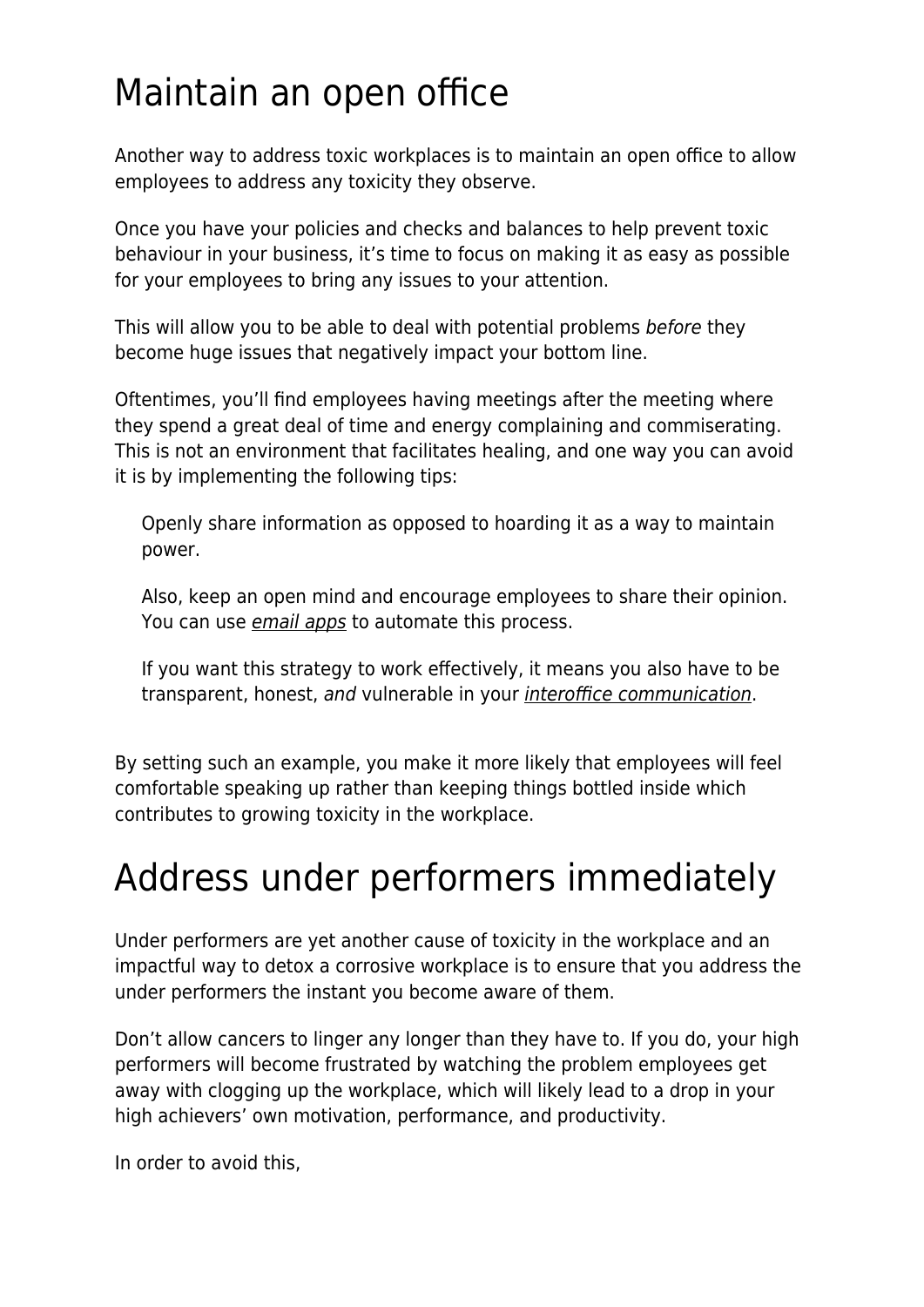Make sure under performers understand exactly where they are falling short

Provide them with a short window to fix the problem

Move on from problem employees as warranted

You must also implement a spirit of accountability in your organisation so that everyone is held accountable for delivering what they are responsible for, as well as being a positive contributor to a strong company culture along the way.

# Offer adequate support

Offering support is yet another effective way to start the turnaround when facing a toxic work environment. Make sure you secure proper resources for all your biggest priorities. Your best workers shouldn't have to make do with less.

Sometimes employees feel that they are not set up to win or that they are not being given the necessary resources to succeed at what they've been asked to deliver. This often leads to high levels of frustration which sometimes results in those employees actually doing much less with what they currently have.

In such a case, it's up to you to step up and do your best to cater to their needs in order to ensure the best results for your business.

You can also offer support for overworked staff so workers don't feel the stress of heavy workloads due to circumstances such as company layoffs, other employees leaving, or simply unrealistic workflows.

When people are overworked, it breeds an atmosphere of stress whereby they are constantly depleted of energy and drained of their sense of achievement.

By providing additional resources and support for your staff, you make it easier for them to prioritise where to put their energies so they can maximise productivity.

## Get continual employee feedback

Most toxic workplaces bloom in silence and it's up to you to set up systems so you're aware of issues before they reach a crisis point.

There are many systems you can put into place so you are alerted to potential issues before they grow into something big. One way is by getting continual feedback from employees, whether via email surveys, suggestion boxes, social forums, work chat spaces, or any other channel.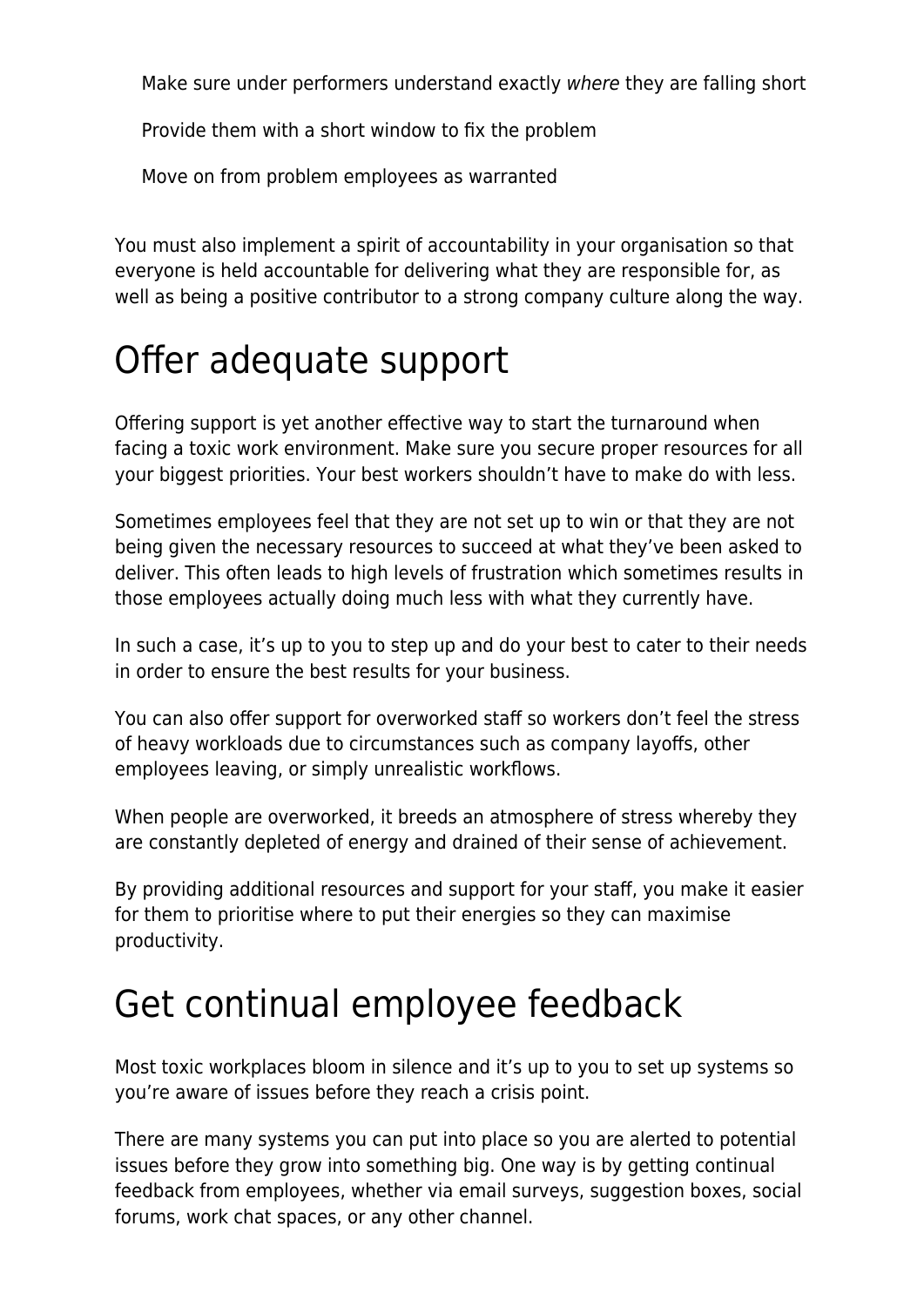A huge part of healing a toxic workplace comes down to being able to receive employee feedback and show that you're doing something with that feedback, otherwise people won't feel the need to share if they believe nothing will be done about their problems anyway.

For this strategy to be effective, make sure the feedback is in a continual loop. You might hear about things that irritate, annoy, or even confound you, but this is a good thing because it means that your employees feel like they can trust you.

You need to take their feedback seriously and show them that changes will take place from their suggestions.

Important Note: In addition to getting feedback from employees, you must also seek out feedback from peers and mentors so you can stay on track and excel in your role as a leader.

# Offer consistent training

In order to reduce the chances of toxic behaviour in your workplace, hold specific training programs with detailed practices designed to prevent all types of toxic behaviour.

When employees see that these programs are being created and followed, morale will begin to improve. All you need is a plan for continued education that you follow consistently in order to begin building trust again.

Make sure management completes the same training as employees to show everyone that you're all working towards a less toxic work environment.

Managers can attend additional training to help them identify toxic personalities in the workplace, as well as find ways to avoid hiring such individuals in the future. These training exercises can also be used to help managers learn how to handle any narcissists or gaslighters that are already on board.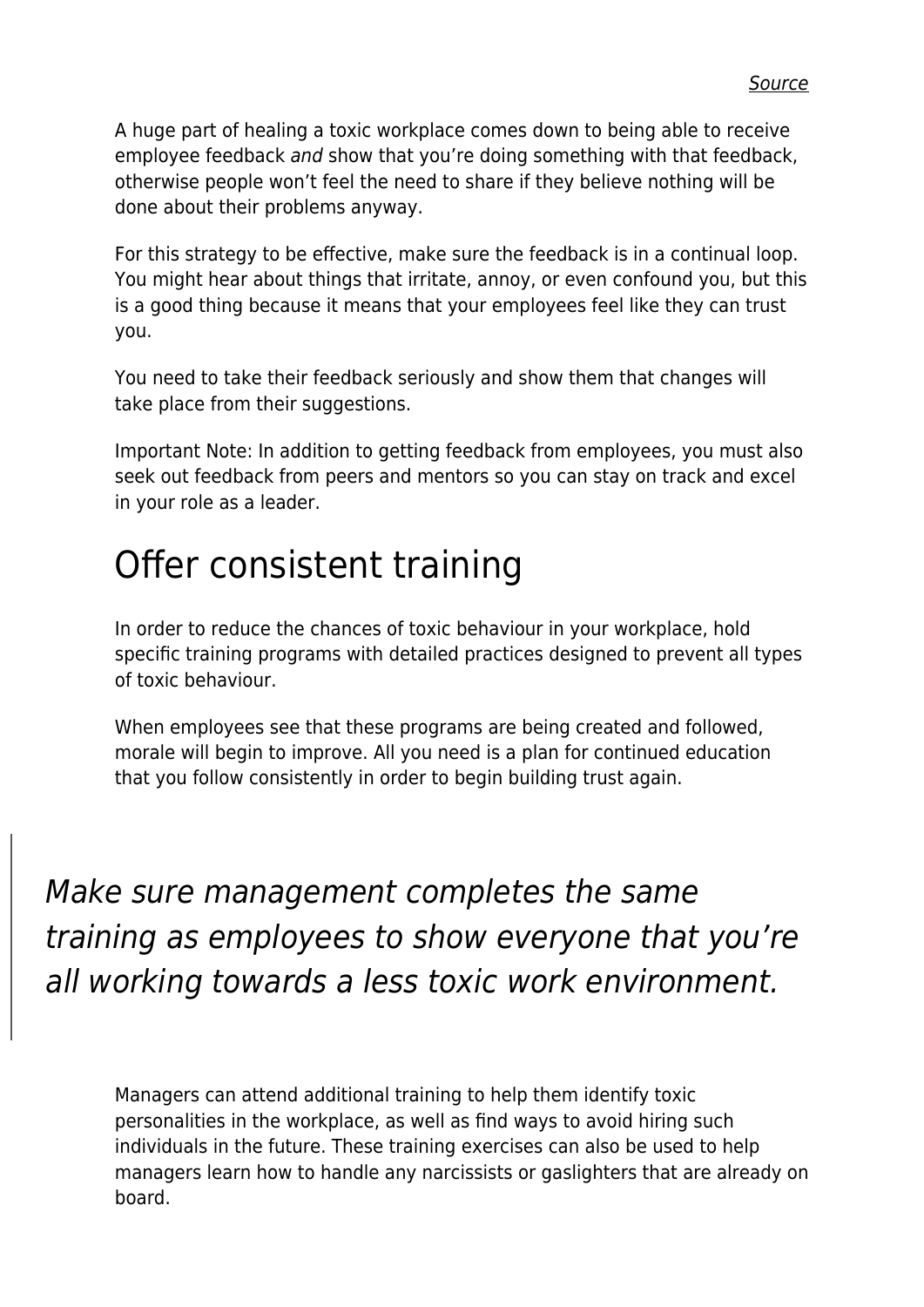Thalita Ferraz, the owner of fashion and beauty website [HerBones.com](https://herbones.com/) explains, "The moment my business changed is when I asked all of my remote employees to complete an onboarding training to better help them perform their jobs. Each employee has a similar process that includes a video explaining our company culture and this alone has made a difference in moulding their understanding of our company goals."

## Work on improving company culture

Toxic workplaces aren't always just about toxic individuals who exhibit egregious behaviour. They also involve company cultures that have gone askew, as well as harmful or unproductive norms that slowly become "just the way things are" over time, taking down optimism, motivation, and camaraderie along the way.

There are steps you can take to keep your [workplace culture](https://upcutstudio.com/startup-culture/) from becoming tainted so your employees (and other leaders) don't have to toil in toxicity.

Here are a couple of ways you can heal a toxic workplace by improving your company culture:

Push work down into the organisation: Most companies have a commandand-control culture where leaders dictate what to do and micromanage the way it's done. This type of situation is not ideal for building a strong company culture, and it is certainly a perfect environment for breeding toxicity. A better option is to grant more autonomy to let people do what you hired them to do.

Replace callousness with care: When people feel undervalued or underappreciated, company culture doesn't stand a chance. A lot of toxic behaviour in organisations can be traced back to some of the employees feeling like no one cares for or about them. Leaders can make a great deal of cultural progress by taking a genuine interest in their employees, including their career development, personal growth, etc. [Give recognition,](https://www.maddyness.com/uk/2022/01/15/show-your-team-you-care-7-ideas-for-employee-recognition-and-appreciation/) [praise, or rewards](https://www.maddyness.com/uk/2022/01/15/show-your-team-you-care-7-ideas-for-employee-recognition-and-appreciation/) to make employees feel valued.

Create resources that actually engage: While a lot of businesses throw together a bunch of pages with rules, regulations, and all sorts of other information, they're often super boring. Don't just throw a big stack of papers at your team members and expect them to read it. Go the next step and [use podcast hosting tools](https://www.onehourprofessor.com/best-podcast-hosting-platforms/) or online course platforms to create content that actually engages your team members.